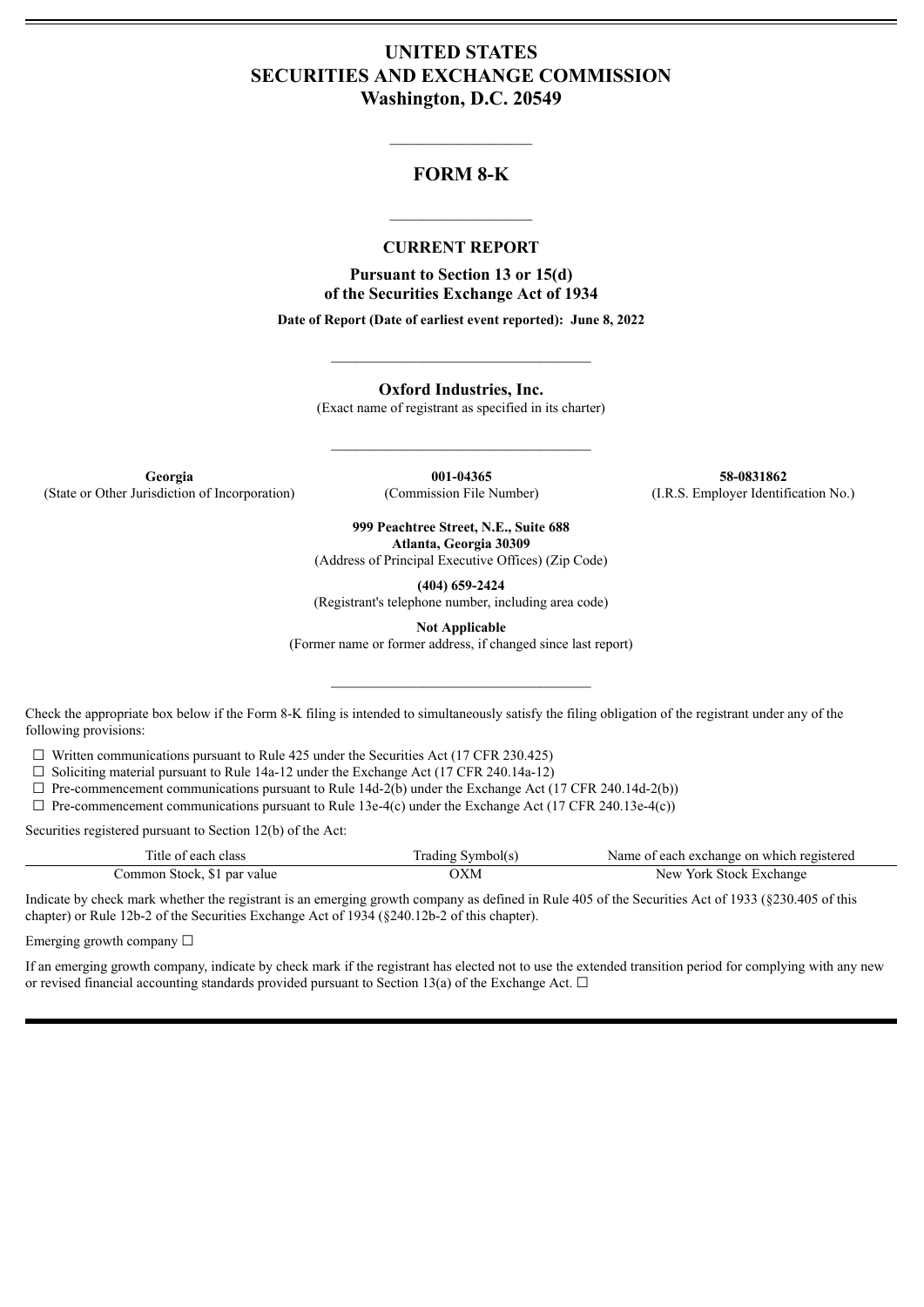#### **Item 2.02. Results of Operations and Financial Condition.**

On June 8, 2022, Oxford Industries, Inc. issued a press release announcing, among other things, its financial results for the fiscal 2022 first quarter ended April 30, 2022. The press release is attached hereto as Exhibit 99.1 and is incorporated herein by reference.

As provided in General Instruction B.2 of Form 8-K, the information in this Current Report on Form 8-K (including Exhibit 99.1) shall not be deemed "filed" for purposes of Section 18 of the Securities Exchange Act of 1934, as amended (the "Exchange Act"), or otherwise subject to the liabilities of that section, nor shall it be incorporated by reference into any registration statement or other document filed under the Securities Act of 1933, as amended, or the Exchange Act, except as shall be expressly set forth by specific reference in such filing.

#### **Item 9.01. Financial Statements and Exhibits.**

(d) Exhibits.

Exhibit Number

| 99.1 | Press Release of Oxford Industries, Inc., dated June 8, 2022                |
|------|-----------------------------------------------------------------------------|
| 104  | Cover Page Interactive Data File (embedded within the Inline XBRL document) |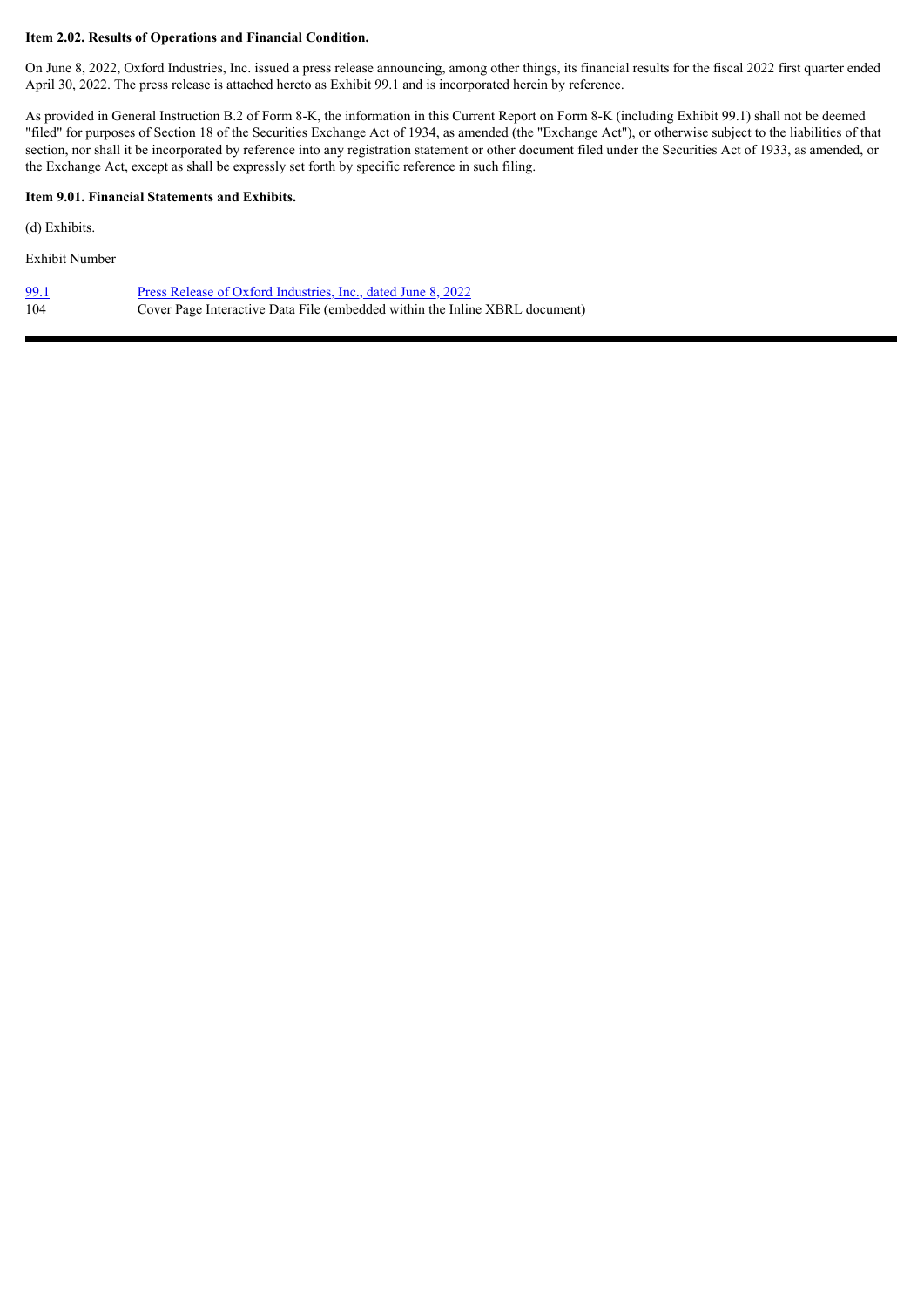#### **SIGNATURE**

Pursuant to the requirements of the Securities Exchange Act of 1934, the registrant has duly caused this report to be signed on its behalf by the undersigned hereunto duly authorized.

#### **Oxford Industries, Inc.**

Date: June 8, 2022 By: /s/ Suraj A. Palakshappa Suraj A. Palakshappa Senior Vice President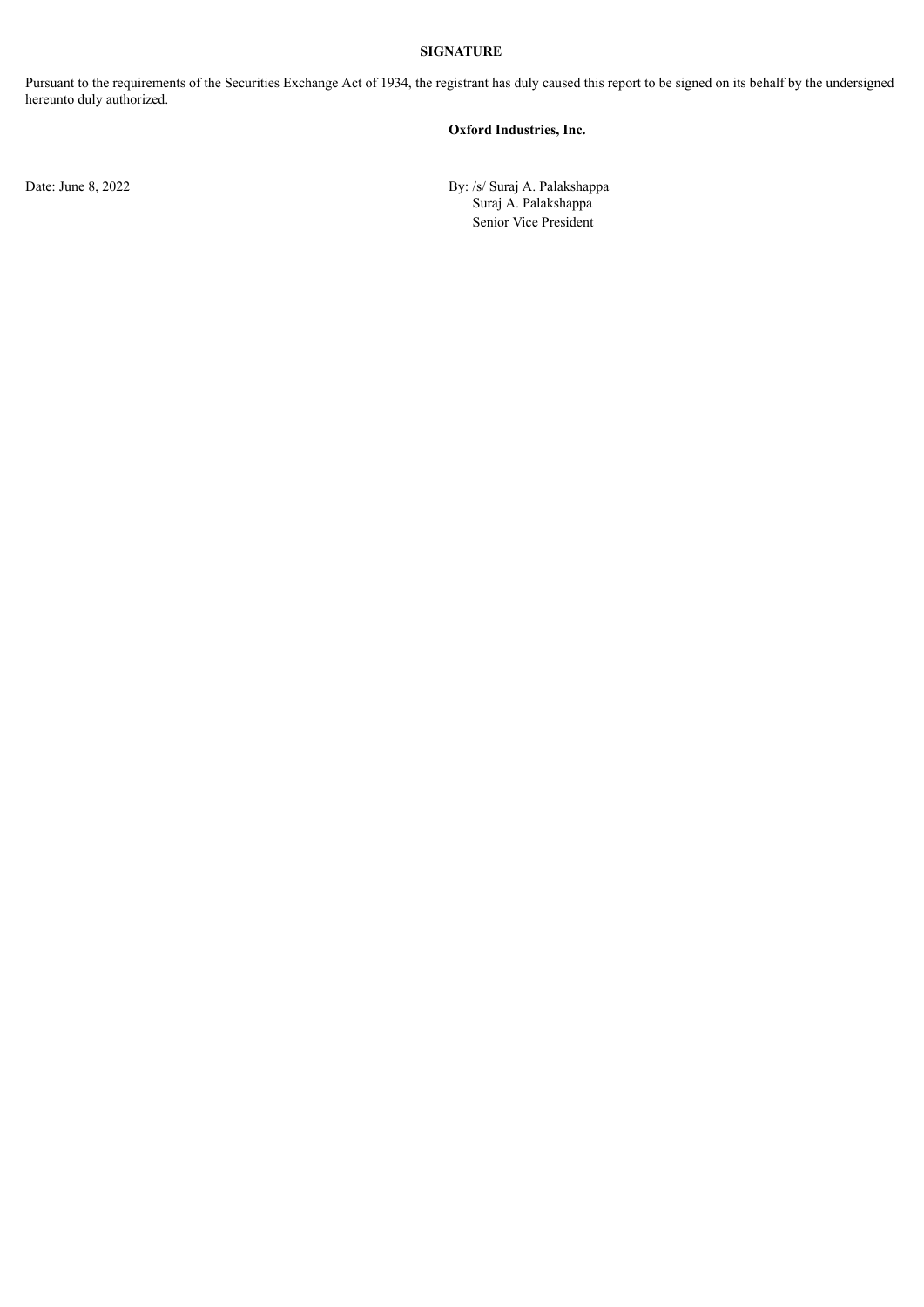# <span id="page-3-0"></span>**Oxford: Owner of Tommy Bahama and Lilly Pulitzer Reports Record First Quarter Earnings, Raises Full Year Guidance**

- First quarter sales increased 33%, exceeding high end of revenue guidance range
- First quarter operating margin expanded 840 basis points to 21.5% on a GAAP basis and 700 basis points to 21.8% on an adjusted basis over fiscal 2021
- Record first quarter GAAP EPS of \$3.45 and adjusted EPS of \$3.50 exceeded high end of guidance range
- Raises full-year EPS guidance to \$9.55 \$9.95 on a GAAP basis and \$9.60 \$10.00 on an adjusted basis

ATLANTA, June 08, 2022 (GLOBE NEWSWIRE) -- Oxford Industries, Inc. (NYSE:OXM) today announced financial results for its fiscal 2022 first quarter ended April 30, 2022.

Consolidated net sales in the first quarter of fiscal 2022 increased 33% to \$353 million compared to \$266 million in the first quarter of fiscal 2021. Earnings per share (EPS) on a GAAP basis increased to \$3.45 compared to \$1.70 in the first quarter of fiscal 2021. On an adjusted basis, EPS increased to \$3.50 compared to \$1.89 in the first quarter of fiscal 2021.

Thomas C. Chubb III, Chairman and CEO, commented, "After posting record earnings throughout fiscal 2021, we are delighted to be reporting a terrific first quarter in fiscal 2022. Across our entire portfolio we drove excellent results, with all brands and all channels of distribution delivering strong year over year gains. As more and more people are returning to social events, leisure travel and even the more casually-attired post-pandemic physical workplace, consumers are increasingly attracted to our happy, upbeat brands and the beautiful products we provide which are both true to our brands' unique DNA and relevant to today's consumer and marketplace."

"We were extremely pleased with the strong top and bottom line results we achieved in our largest brand, Tommy Bahama. Sales in Tommy Bahama grew by 46% while operating margin expanded 990 basis points to 23%. We are also proud of the 25% sales growth and characteristically strong 28% operating margin we recorded in Lilly Pulitzer and the excellent growth in sales and operating profit at our newly-designated Emerging Brands operating group which includes Southern Tide, The Beaufort Bonnet Company and Duck Head. Our significant beat in the first quarter and the momentum we've seen so far in the second quarter give us confidence to raise our sales and EPS guidance for the year."

Mr. Chubb concluded, "Over the last two years, our incredible team of people worked very hard to position ourselves to emerge from the pandemic stronger than we went in. We are grateful to our associates for all that they do to delight our customers and deliver excellent long-term value for our shareholders."

| <b>Net Sales by Operating Group</b> | <b>First Quarter</b> |            |  |       |          |
|-------------------------------------|----------------------|------------|--|-------|----------|
| $(S \in \mathbb{R})$ in millions)   |                      | 2022       |  | 2021  | % Change |
| Tommy Bahama                        |                      | 228.1      |  | 156.7 | 46%      |
| Lilly Pulitzer                      |                      | 92.0       |  | 73.6  | 25%      |
| <b>Emerging Brands</b>              |                      | 31.8       |  | 22.4  | 42%      |
| Lanier Apparel (exited)             |                      | 0.0        |  | 12.0  | nm       |
| Other                               |                      | $\theta$ . |  | 0.1   | nm       |
| <b>Total Company</b>                |                      | 352.6      |  | 265.8 | 33%      |

### **First Quarter of Fiscal 2022 versus Fiscal 2021**

- Retail sales of \$136 million were 49% higher than the first quarter of fiscal 2021, with growth in all parts of the country.
- Full price e-commerce sales grew 20% to \$89 million compared to the first quarter of fiscal 2021, with growth in all brands. In addition, Lilly Pulitzer generated \$7 million of flash clearance sales reflecting its change in the timing of flash events to clear certain resort season goods in April rather than later in the year.
- Restaurant sales grew 23% to \$31 million compared to the first quarter of fiscal 2021, driven by strong performance and fewer operating restrictions related to COVID-19 in Tommy Bahama's 21 food and beverage locations.
- Wholesale sales of \$89 million were 42% higher than the first quarter of fiscal 2021, excluding \$12 million of prior-period sales related to Lanier Apparel, with stronger spring orders and a shift in some initial spring shipments from the fourth quarter of fiscal 2021 into the first quarter of fiscal 2022.
- Gross margin increased to 64.2% compared to 62.7% in the first quarter of fiscal 2021, driven primarily by a shift in sales mix towards direct to consumer channels, the net favorable impact of LIFO accounting and higher initial product margins which were partially offset by higher freight costs. On an adjusted basis, gross margin increased 50 basis points to 64.5% compared to 64.0% in the first quarter of fiscal 2021.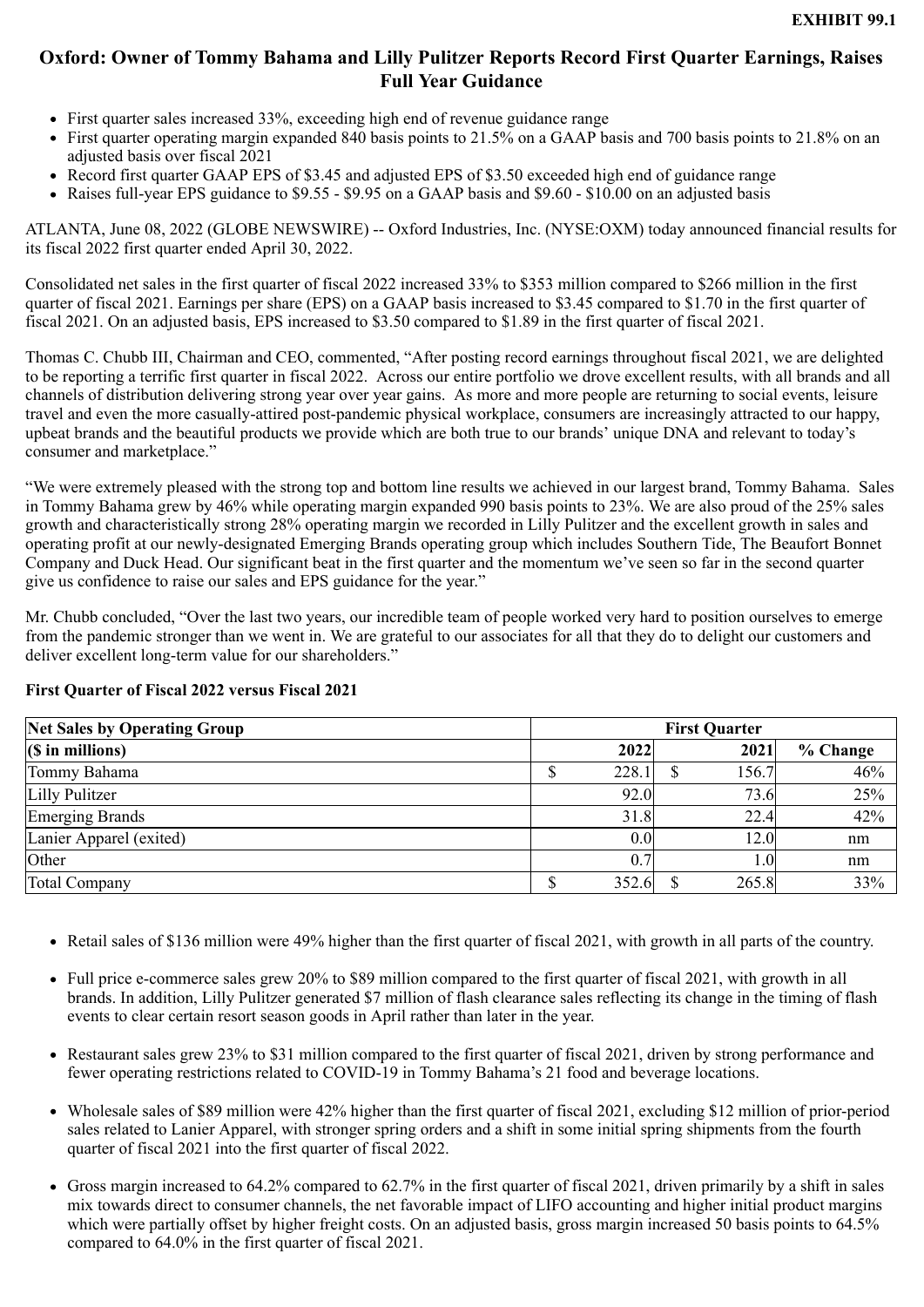- SG&A as a percentage of net sales was 44.6% compared to 51.6% in the first quarter of fiscal 2021, reflecting meaningful operating leverage. SG&A was \$157 million compared to \$137 million in the first quarter of fiscal 2021, increasing primarily due to higher employment costs, variable expenses and advertising costs to support sales growth.
- Royalties and other operating income increased by 29% to \$7 million with growth in royalties in both Tommy Bahama and Lilly Pulitzer.
- Operating income increased to \$76 million, or  $21.5\%$  of sales, compared to \$35 million, or 13.1% of sales, in the first quarter of fiscal 2021. On an adjusted basis, operating income increased to \$77 million, or 21.8% of sales, compared to \$39 million, or 14.8% of sales, in the first quarter of fiscal 2021 with operating margin expansion in Tommy Bahama, Lilly Pulitzer and Emerging Brands operating groups.
- The effective tax rate in the first quarter of fiscal 2022 was 24% versus 18% in the prior year as the first quarter of 2021 benefited from more significant favorable items.

### **Balance Sheet and Liquidity**

On a FIFO basis, inventory increased 18% compared to the end of the first quarter of fiscal 2021 to support planned sales growth in each brand. On a LIFO basis, inventory increased 13% compared to the end of the first quarter of fiscal 2021.

As of April 30, 2022, the Company had a strong liquidity position with \$166 million of cash, cash equivalents and short-term investments versus \$92 million at the end of the first quarter of fiscal 2021. The increase in cash and short-term investments was driven by strong operating cash flows, which exceeded capital expenditures, share repurchases, and dividend payments. The Company had no borrowings outstanding under its revolving credit agreement during either the first quarter of fiscal 2022 or fiscal 2021.

### **Dividend and Share Repurchase**

The Board of Directors declared a quarterly cash dividend of \$0.55 per share. The dividend is payable on July 29, 2022 to shareholders of record as of the close of business on July 15, 2022. The Company has paid dividends every quarter since it became publicly owned in 1960.

To date, the Company has repurchased approximately 800,000 shares, or nearly 5% of total shares outstanding, for \$70 million, including \$8 million in the fourth quarter of 2021, \$43 million in the first quarter of 2022, and \$19 million subsequent to quarterend under its December 7, 2021 \$150 million share repurchase authorization and associated \$100 million 10b5-1 trading plan.

### **Outlook**

The Company initiated its guidance for the second quarter of fiscal 2022, ending on July 30, 2022. The Company expects net sales to be between \$350 million and \$370 million compared to net sales of \$329 million in the second quarter of fiscal 2021, which included \$8 million of Lanier Apparel sales. Both GAAP and adjusted EPS are expected to be in a range of \$3.30 to \$3.50 in the second quarter. This compares with EPS of \$3.05 on a GAAP basis and \$3.24 on an adjusted basis in the second quarter of fiscal 2021.

For fiscal 2022, the Company raised its previously issued guidance. The Company now expects net sales in a range of \$1.285 billion to \$1.325 billion as compared to net sales of \$1.142 billion in fiscal 2021. In fiscal 2022, GAAP EPS is expected to be between \$9.55 and \$9.95. Adjusted EPS is expected to be between \$9.60 and \$10.00. This compares to GAAP EPS of \$7.78 and adjusted EPS of \$7.99 in fiscal 2021.

The Company's effective tax rate is expected to be between 24% and 25% for both the second quarter and fiscal 2022.

Capital expenditures in fiscal 2022 are expected to be approximately \$50 million, primarily reflecting investments in information technology initiatives, the development of new direct to consumer locations, including construction of a new Marlin Bar opening in 2023 in Palm Beach Gardens, and remodeling existing stores. Capital expenditures were \$32 million in fiscal 2021.

### **Conference Call**

The Company will hold a conference call with senior management to discuss its financial results at 4:30 p.m. ET today. A live web cast of the conference call will be available on the Company's website at www.oxfordinc.com. A replay of the call will be available through June 22, 2022 by dialing (412) 317-6671 access code 13730041.

### **About Oxford**

Oxford Industries, Inc., a leader in the apparel industry, owns and markets the distinctive Tommy Bahama®, Lilly Pulitzer®, Southern Tide®, The Beaufort Bonnet Company® and Duck Head® lifestyle brands. Oxford's stock has traded on the New York Stock Exchange since 1964 under the symbol OXM. For more information, please visit Oxford's website at www.oxfordinc.com.

#### **Basis of Presentation**

All per share information is presented on a diluted basis.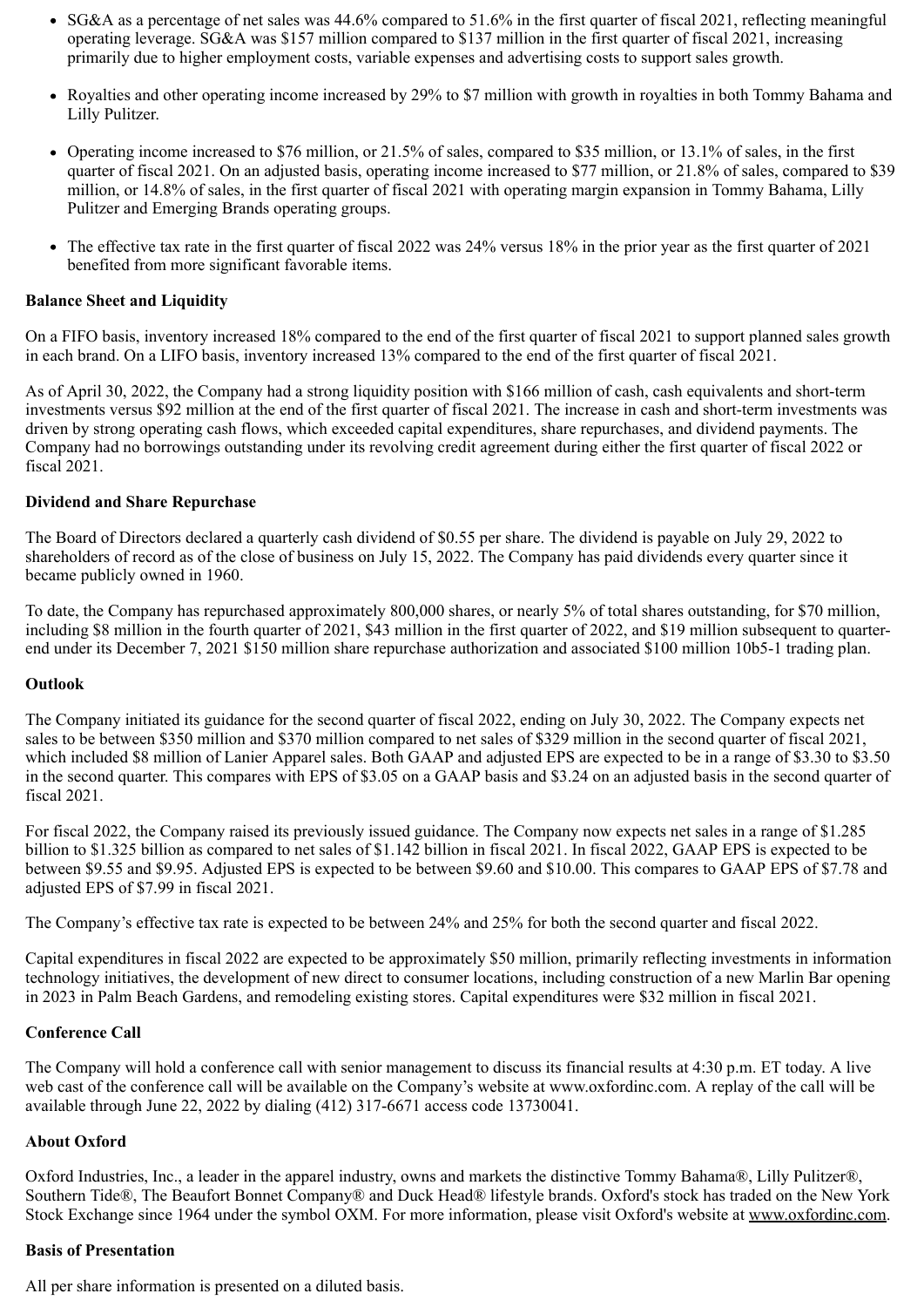Beginning in the first quarter of fiscal 2022, the Company combined Southern Tide, The Beaufort Bonnet Company and Duck Head into the Emerging Brands operating group. Previously, Southern Tide was a separately reported operating group and The Beaufort Bonnet Company and Duck Head were included in Corporate and Other. All prior periods have been restated to conform to the current period presentation. Attached to this press release are schedules showing fiscal 2021 operating results by quarter for the new presentation.

### **Non-GAAP Financial Information**

The Company reports its consolidated financial statements in accordance with generally accepted accounting principles (GAAP). To supplement these consolidated financial results, management believes that a presentation and discussion of certain financial measures on an adjusted basis, which exclude certain non-operating or discrete gains, charges or other items, may provide a more meaningful basis on which investors may compare the Company's ongoing results of operations between periods. These measures include adjusted earnings, adjusted earnings per share, adjusted gross profit, adjusted gross margin, adjusted SG&A, and adjusted operating income, among others.

Management uses these non-GAAP financial measures in making financial, operational, and planning decisions to evaluate the Company's ongoing performance. Management also uses these adjusted financial measures to discuss its business with investment and other financial institutions, its board of directors and others. Reconciliations of these adjusted measures to the most directly comparable financial measures calculated in accordance with GAAP are presented in tables included at the end of this release.

### **Safe Harbor**

This press release includes statements that constitute forward-looking statements within the meaning of the federal securities laws. Generally, the words "believe," "expect," "intend," "estimate," "anticipate," "project," "will" and similar expressions identify forward-looking statements, which typically are not historical in nature. We intend for all forward-looking statements contained herein, in our press releases or on our website, and all subsequent written and oral forward-looking statements attributable to us or persons acting on our behalf, to be covered by the safe harbor provisions for forward-looking statements within the meaning of the Private Securities Litigation Reform Act of 1995 and the provisions of Section 27A of the Securities Act of 1933 and Section 21E of the Securities Exchange Act of 1934 (which Sections were adopted as part of the Private Securities Litigation Reform Act of 1995). Such statements are subject to a number of risks, uncertainties and assumptions including, without limitation, the impact of the coronavirus (COVID-19) pandemic on our business, operations and financial results, including due to uncertainties about scope and duration, supply chain disruptions, future store closures or other operating restrictions or the impact on consumer traffic, any or all of which may also affect many of the following risks; demand for our products, which may be impacted by competitive conditions and/or evolving consumer shopping patterns; macroeconomic factors that may impact consumer discretionary spending and pricing levels for apparel and related products, many of which may be impacted by current inflationary pressures; supply chain disruptions, including the potential lack of inventory to support demand for our products, which may be impacted by capacity constraints, closed factories, and cost and availability of freight deliveries; costs and availability of labor; costs of products as well as the raw materials used in those products; energy costs; our ability to be more hyper-digital and respond to rapidly changing consumer expectations; the ability of business partners, including suppliers, vendors, licensees and landlords, to meet their obligations to us and/or continue our business relationship to the same degree in light of current or future staffing shortages, liquidity challenges and/or bankruptcy filings; retention of and disciplined execution by key management and other critical personnel; cybersecurity breaches and ransomware attacks, as well as our and our third party vendors' ability to properly collect, use, manage and secure business, consumer and employee data; changes in international, federal or state tax, trade and other laws and regulations, including the potential imposition of additional duties; the timing of shipments requested by our wholesale customers; weather; fluctuations and volatility in global financial markets; the timing and cost of store and restaurant openings and remodels, technology implementations and other capital expenditures; acquisition activities, including our ability to timely recognize expected synergies from acquisitions; expected outcomes of pending or potential litigation and regulatory actions; the increased consumer, employee and regulatory focus on climate change and environmental, social, and governance issues; access to capital and/or credit markets; factors that could affect our consolidated effective tax rate; and geopolitical risks, including those related to the ongoing conflict in Ukraine. Forwardlooking statements reflect our expectations at the time such forward-looking statements are made, based on information available at such time, and are not guarantees of performance. Although we believe that the expectations reflected in such forward-looking statements are reasonable, these expectations could prove inaccurate as such statements involve risks and uncertainties, many of which are beyond our ability to control or predict. Should one or more of these risks or uncertainties, or other risks or uncertainties not currently known to us or that we currently deem to be immaterial, materialize, or should underlying assumptions prove incorrect, actual results may vary materially from those anticipated, estimated or projected. Important factors relating to these risks and uncertainties include, but are not limited to, those described in Part I. Item 1A. Risk Factors contained in our Annual Report on Form 10-K for Fiscal 2021, and those described from time to time in our future reports filed with the SEC. We caution that one should not place undue reliance on forward-looking statements, which speak only as of the date on which they are made. We disclaim any intention, obligation or duty to update or revise any forward-looking statements, whether as a result of new information, future events or otherwise, except as required by law.

Contact: Jevon Strasser E-mail: InvestorRelations@oxfordinc.com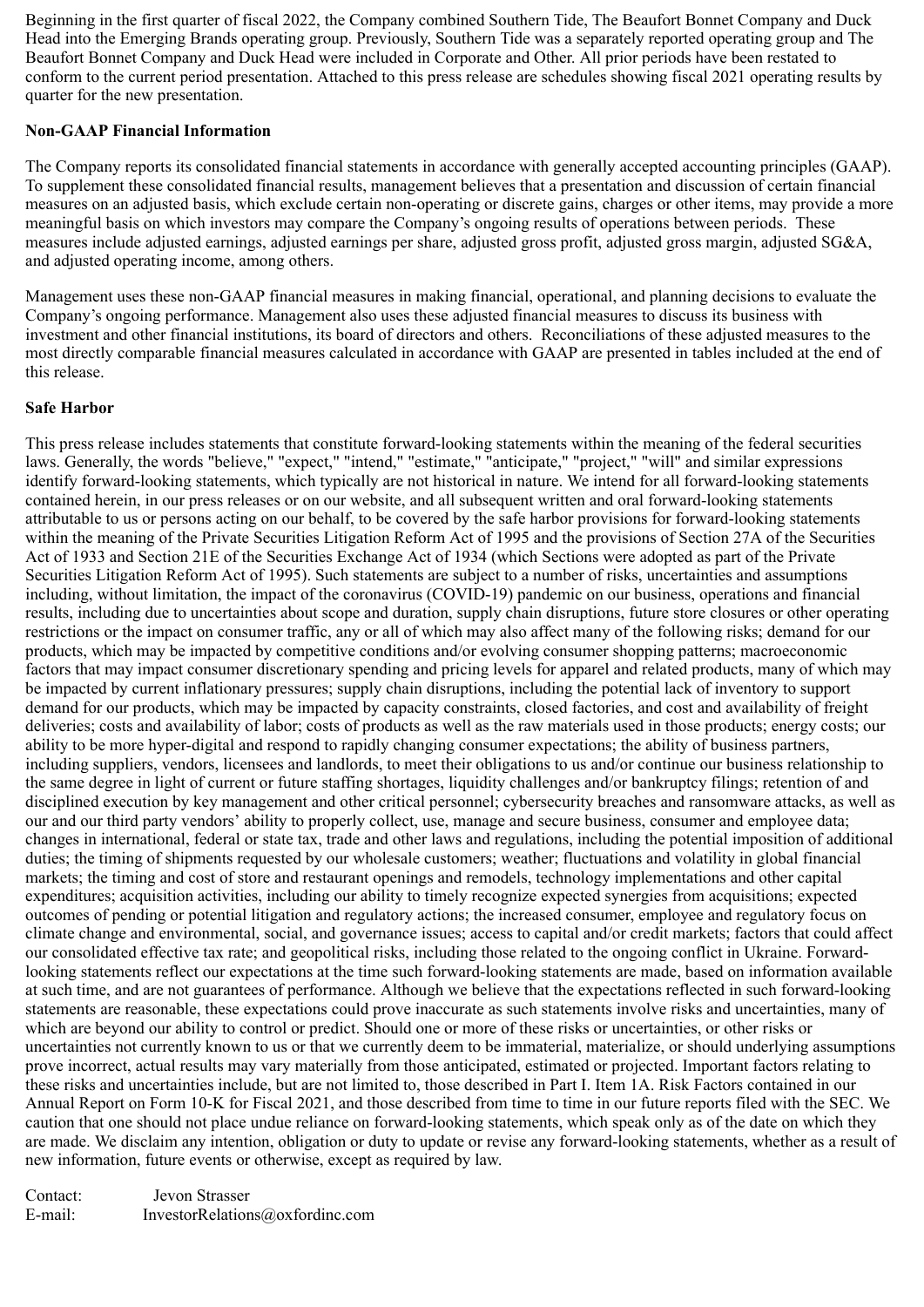## **Oxford Industries, Inc. Consolidated Balance Sheets (in thousands, except par amounts) (unaudited)**

|                                                                           |             | April 30,<br>2022        | May 1,<br>2021 |         |
|---------------------------------------------------------------------------|-------------|--------------------------|----------------|---------|
| <b>ASSETS</b>                                                             |             |                          |                |         |
| <b>Current Assets</b>                                                     |             |                          |                |         |
| Cash and cash equivalents                                                 | \$          | 31,799<br>$\mathbb{S}$   |                | 92,086  |
| Short-term investments                                                    |             | 134,327                  |                |         |
| Receivables, net                                                          |             | 74,374                   |                | 67,658  |
| Inventories, net                                                          |             | 122,760                  |                | 108,810 |
| Income tax receivable                                                     |             | 19,741                   |                | 17,830  |
| Prepaid expenses and other current assets                                 |             | 24,911                   |                | 22,355  |
| <b>Total Current Assets</b>                                               | $\mathbf S$ | 407,912<br>$\mathcal{S}$ |                | 308,739 |
| Property and equipment, net                                               |             | 150,393                  |                | 157,553 |
| Intangible assets, net                                                    |             | 155,080                  |                | 155,967 |
| Goodwill                                                                  |             | 23,870                   |                | 23,930  |
| Operating lease assets                                                    |             | 182,345                  |                | 221,647 |
| Other assets, net                                                         |             | 27,417                   |                | 33,146  |
| <b>Total Assets</b>                                                       | \$          | $\mathbb{S}$<br>947,017  |                | 900,982 |
| <b>LIABILITIES AND SHAREHOLDERS' EQUITY</b><br><b>Current Liabilities</b> |             |                          |                |         |
| Accounts payable                                                          | \$          | 68,641<br>$\mathcal{S}$  |                | 72,323  |
| Accrued compensation                                                      |             | 26,477                   |                | 31,578  |
| Current portion of operating lease liabilities                            |             | 54,642                   |                | 60,226  |
| Accrued expenses and other liabilities                                    |             | 76,657                   |                | 60,963  |
| <b>Total Current Liabilities</b>                                          | \$          | $\mathbf S$<br>226,417   |                | 225,090 |
| Long-term debt                                                            |             |                          |                |         |
| Non-current portion of operating lease liabilities                        |             | 185,365                  |                | 226,358 |
| Other non-current liabilities                                             |             | 19,600                   |                | 21,270  |
| Deferred income taxes                                                     |             | 2,215                    |                | 363     |
| <b>Shareholders' Equity</b>                                               |             |                          |                |         |
| Common stock, \$1.00 par value per share                                  |             | 16,284                   |                | 16,894  |
| Additional paid-in capital                                                |             | 163,137                  |                | 156,069 |
| Retained earnings                                                         |             | 336,994                  |                | 258,211 |
| Accumulated other comprehensive loss                                      |             | (2,995)                  |                | (3,273) |
| <b>Total Shareholders' Equity</b>                                         | \$          | \$<br>513,420            |                | 427,901 |
| <b>Total Liabilities and Shareholders' Equity</b>                         | \$          | $\mathcal{S}$<br>947,017 |                | 900,982 |

## **Oxford Industries, Inc. Consolidated Statements of Operations (in thousands, except per share amounts) (unaudited)**

|                                       | <b>First Quarter</b> |                    |      |                    |  |  |
|---------------------------------------|----------------------|--------------------|------|--------------------|--|--|
|                                       |                      | <b>Fiscal 2022</b> |      | <b>Fiscal 2021</b> |  |  |
| <b>Net sales</b>                      | S                    | 352,581            | -S   | 265,762            |  |  |
| Cost of goods sold                    |                      | 126,204            |      | 99,177             |  |  |
| <b>Gross profit</b>                   | \$                   | 226,377            | -S   | 166,585            |  |  |
| SG&A                                  |                      | 157,412            |      | 137,125            |  |  |
| Royalties and other operating income. |                      | 7,013              |      | 5,433              |  |  |
| <b>Operating income</b>               | \$                   | 75,978             | - S  | 34,893             |  |  |
| Interest expense, net                 |                      | 242                |      | 252                |  |  |
| Earnings before income taxes          | \$                   | 75,736             | - \$ | 34,641             |  |  |
| Income tax expense                    |                      | 18,328             |      | 6,173              |  |  |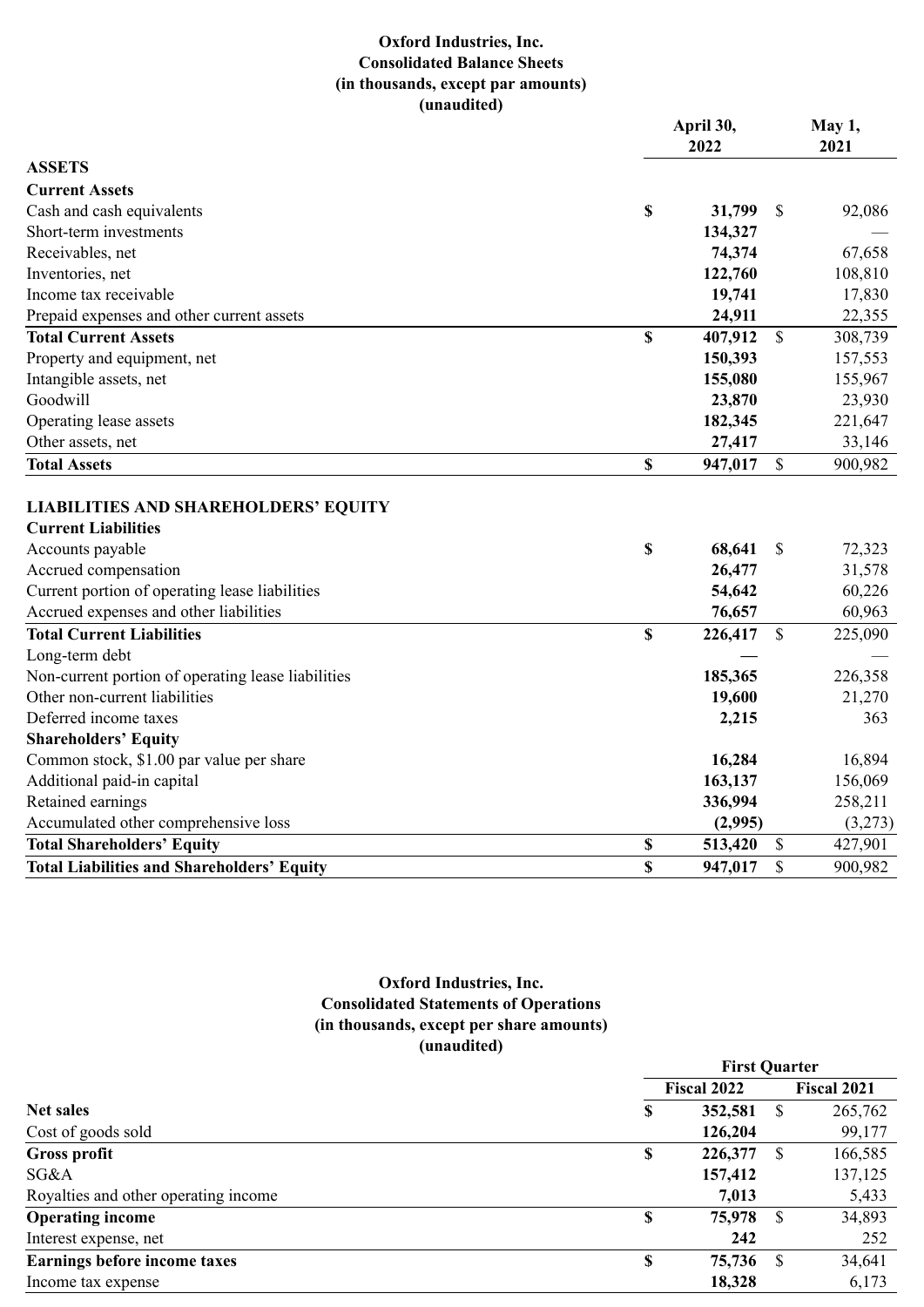| \$<br>57,408 | -S   | 28,468 |
|--------------|------|--------|
|              |      |        |
|              | - S  | 1.72   |
| \$<br>3.45   |      | 1.70   |
|              |      |        |
| 16,316       |      | 16,594 |
| 16,622       |      | 16,792 |
| 0.55         |      | 0.37   |
| S            | 3.52 |        |

## **Oxford Industries, Inc. Consolidated Statements of Cash Flows (in thousands) (unaudited)**

|                                                                                    | <b>First Quarter</b> |                    |              |                    |
|------------------------------------------------------------------------------------|----------------------|--------------------|--------------|--------------------|
|                                                                                    |                      | <b>Fiscal 2022</b> |              | <b>Fiscal 2021</b> |
| <b>Cash Flows From Operating Activities:</b>                                       |                      |                    |              |                    |
| Net earnings                                                                       | \$                   | 57,408             | $\mathbb{S}$ | 28,468             |
| Adjustments to reconcile net earnings to cash flows from operating activities:     |                      |                    |              |                    |
| Depreciation                                                                       |                      | 9,963              |              | 9,463              |
| Amortization of intangible assets                                                  |                      | 227                |              | 220                |
| Equity compensation expense                                                        |                      | 2,725              |              | 2,227              |
| Amortization of deferred financing costs                                           |                      | 86                 |              | 86                 |
| Deferred income taxes                                                              |                      | (727)              |              | 1,584              |
| Changes in operating assets and liabilities, net of acquisitions and dispositions: |                      |                    |              |                    |
| Receivables, net                                                                   |                      | (39, 834)          |              | (37,219)           |
| Inventories, net                                                                   |                      | (5,054)            |              | 14,902             |
| Income tax receivable                                                              |                      | (13)               |              | 145                |
| Prepaid expenses and other current assets                                          |                      | (6,314)            |              | (1,980)            |
| <b>Current</b> liabilities                                                         |                      | 3,498              |              | 27,211             |
| Other balance sheet changes                                                        |                      | 515                |              | (4,102)            |
| Cash provided by operating activities                                              | \$                   | 22,480             | $\mathbb{S}$ | 41,005             |
| <b>Cash Flows From Investing Activities:</b>                                       |                      |                    |              |                    |
| Purchases of property and equipment                                                |                      | (9,280)            |              | (4,925)            |
| Purchases of short-term investments                                                |                      | (15,000)           |              |                    |
| Proceeds from short-term investments                                               |                      | 45,000             |              |                    |
| Other investing activities                                                         |                      |                    |              | (500)              |
| Cash provided by (used in) investing activities                                    | \$                   | 20,720             | $\mathbb{S}$ | (5, 425)           |
| <b>Cash Flows From Financing Activities:</b>                                       |                      |                    |              |                    |
| Repurchase of common stock                                                         |                      | (42, 867)          |              |                    |
| Proceeds from issuance of common stock                                             |                      | 392                |              | 322                |
| Repurchase of equity awards for employee tax withholding liabilities               |                      | (3,166)            |              | (2,983)            |
| Cash dividends paid                                                                |                      | (9,020)            |              | (6,252)            |
| Other financing activities                                                         |                      | (2,010)            |              | (749)              |
| Cash used in financing activities                                                  | \$                   | $(56, 671)$ \$     |              | (9,662)            |
| Net change in cash and cash equivalents                                            |                      | (13, 471)          |              | 25,918             |
| Effect of foreign currency translation on cash and cash equivalents                |                      | 411                |              | 155                |
| Cash and cash equivalents at the beginning of year                                 |                      | 44,859             |              | 66,013             |
| Cash and cash equivalents at the end of period                                     | \$                   | 31,799             | $\mathbb{S}$ | 92,086             |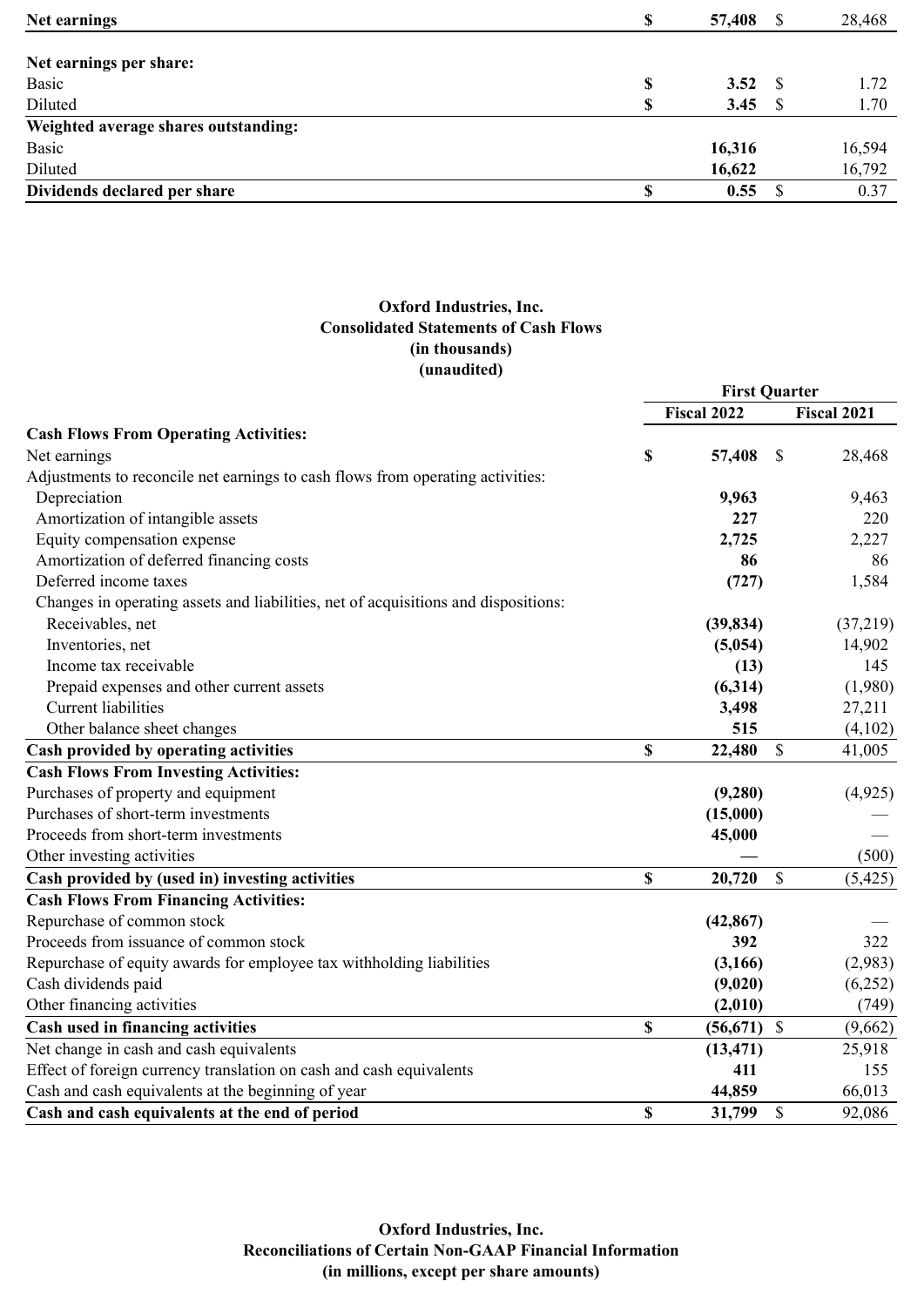**(unaudited)**

|                                               | <b>First Quarter</b> |             |              |             |             |  |  |
|-----------------------------------------------|----------------------|-------------|--------------|-------------|-------------|--|--|
| <b>AS REPORTED</b>                            |                      | Fiscal 2022 |              | Fiscal 2021 | % Change    |  |  |
| <b>Tommy Bahama</b>                           |                      |             |              |             |             |  |  |
| Net sales                                     | \$                   | 228.1       | \$           | 156.7       | 45.5%       |  |  |
| Gross profit                                  | \$                   | 147.3       | \$           | 101.5       | 45.1%       |  |  |
| Gross margin                                  |                      | 64.6%       |              | 64.8%       |             |  |  |
| Operating income                              | \$                   | 52.6        | \$           | 20.7        | 154.6%      |  |  |
| Operating margin                              |                      | 23.1%       |              | 13.2%       |             |  |  |
| <b>Lilly Pulitzer</b>                         |                      |             |              |             |             |  |  |
| Net sales                                     | \$                   | 92.0        | \$           | 73.6        | 25.1%       |  |  |
| Gross profit                                  | \$                   | 63.5        | \$           | 51.2        | 24.1%       |  |  |
| Gross margin                                  |                      | 69.0%       |              | 69.6%       |             |  |  |
| Operating income                              | \$                   | 26.2        | \$           | 19.9        | 31.3%       |  |  |
| Operating margin                              |                      | 28.4%       |              | 27.1%       |             |  |  |
| <b>Emerging Brands</b>                        |                      |             |              |             |             |  |  |
| Net sales                                     | $\mathbb S$          | 31.8        | \$           | 22.4        | 41.6%       |  |  |
| Gross profit                                  | \$                   | 16.3        | $\mathbb{S}$ | 12.1        | 35.1%       |  |  |
| Gross margin                                  |                      | 51.5%       |              | 53.9%       |             |  |  |
| Operating income                              | \$                   | 7.7         | \$           | 5.0         | 55.9%       |  |  |
| Operating margin                              |                      | 24.4%       |              | 22.1%       |             |  |  |
| <b>Lanier Apparel</b>                         |                      |             |              |             |             |  |  |
| Net sales                                     | \$                   | 0.0         | \$           | 12.0        | $(100.0)\%$ |  |  |
| Gross profit                                  | \$                   | 0.0         | \$           | 4.3         | $(100.0)\%$ |  |  |
| Gross margin                                  |                      | NM          |              | 35.7%       |             |  |  |
| Operating income                              | \$                   | 0.0         | \$           | 0.9         | $(100.0)\%$ |  |  |
| Operating margin                              |                      | NM          |              | 7.1%        |             |  |  |
| <b>Corporate and Other</b>                    |                      |             |              |             |             |  |  |
| Net sales                                     | \$                   | 0.7         | \$           | 1.0         | $(32.0)\%$  |  |  |
| Gross profit                                  | \$                   | (0.8)       | \$           | (2.5)       | $\rm NM$    |  |  |
| Operating loss                                | \$                   | (10.5)      | \$           | (11.5)      | NM          |  |  |
| Consolidated                                  |                      |             |              |             |             |  |  |
| Net sales                                     | \$                   | 352.6       | \$           | 265.8       | 32.7%       |  |  |
| Gross profit                                  | \$                   | 226.4       | \$           | 166.6       | 35.9%       |  |  |
| Gross margin                                  |                      | 64.2%       |              | 62.7%       |             |  |  |
| SG&A                                          | \$                   | 157.4       | \$           | 137.1       | 14.8%       |  |  |
| SG&A as % of net sales                        |                      | 44.6%       |              | 51.6%       |             |  |  |
| Operating income                              | \$                   | 76.0        | \$           | 34.9        | 117.7%      |  |  |
| Operating margin                              |                      | 21.5%       |              | 13.1%       |             |  |  |
| Earnings before income taxes                  | \$                   | 75.7        | \$           | 34.6        | 118.6%      |  |  |
| Net earnings                                  | \$                   | 57.4        | \$           | 28.5        | 101.7%      |  |  |
| Net earnings per diluted share                | \$                   | 3.45        | \$           | 1.70        | 102.9%      |  |  |
| Weighted average shares outstanding - diluted |                      | 16.6        |              | 16.8        | $(1.0)\%$   |  |  |

|                                                                  | <b>First Quarter</b> |       |     |                    |          |  |  |
|------------------------------------------------------------------|----------------------|-------|-----|--------------------|----------|--|--|
| <b>ADJUSTMENTS</b>                                               | Fiscal 2022          |       |     | <b>Fiscal 2021</b> | % Change |  |  |
| LIFO adjustments <sup>(1)</sup>                                  | S                    | 1.0   | \$. | 3.1                |          |  |  |
| Lanier Apparel exit charges in cost of goods sold <sup>(2)</sup> | \$                   | 0.0   | \$  | 0.5                |          |  |  |
| Amortization of Southern Tide intangible assets $^{(3)}$         | \$                   | 0.0   | \$  | 0.1                |          |  |  |
| Lanier Apparel exit charges in $SG&A^{(4)}$                      | \$                   | 0.0   | \$  | 0.8                |          |  |  |
| Impact of income taxes <sup>(5)</sup>                            | \$                   | (0.3) | S   | (1.1)              |          |  |  |
| Adjustment to net earnings <sup>(6)</sup>                        | \$                   | 0.8   | \$  | 3.3                |          |  |  |
| <b>AS ADJUSTED</b>                                               |                      |       |     |                    |          |  |  |
| <b>Tommy Bahama</b>                                              |                      |       |     |                    |          |  |  |
| Net sales                                                        | \$                   | 228.1 | S   | 156.7              | 45.5%    |  |  |
| Gross profit                                                     | \$                   | 147.3 | \$  | 101.5              | 45.1%    |  |  |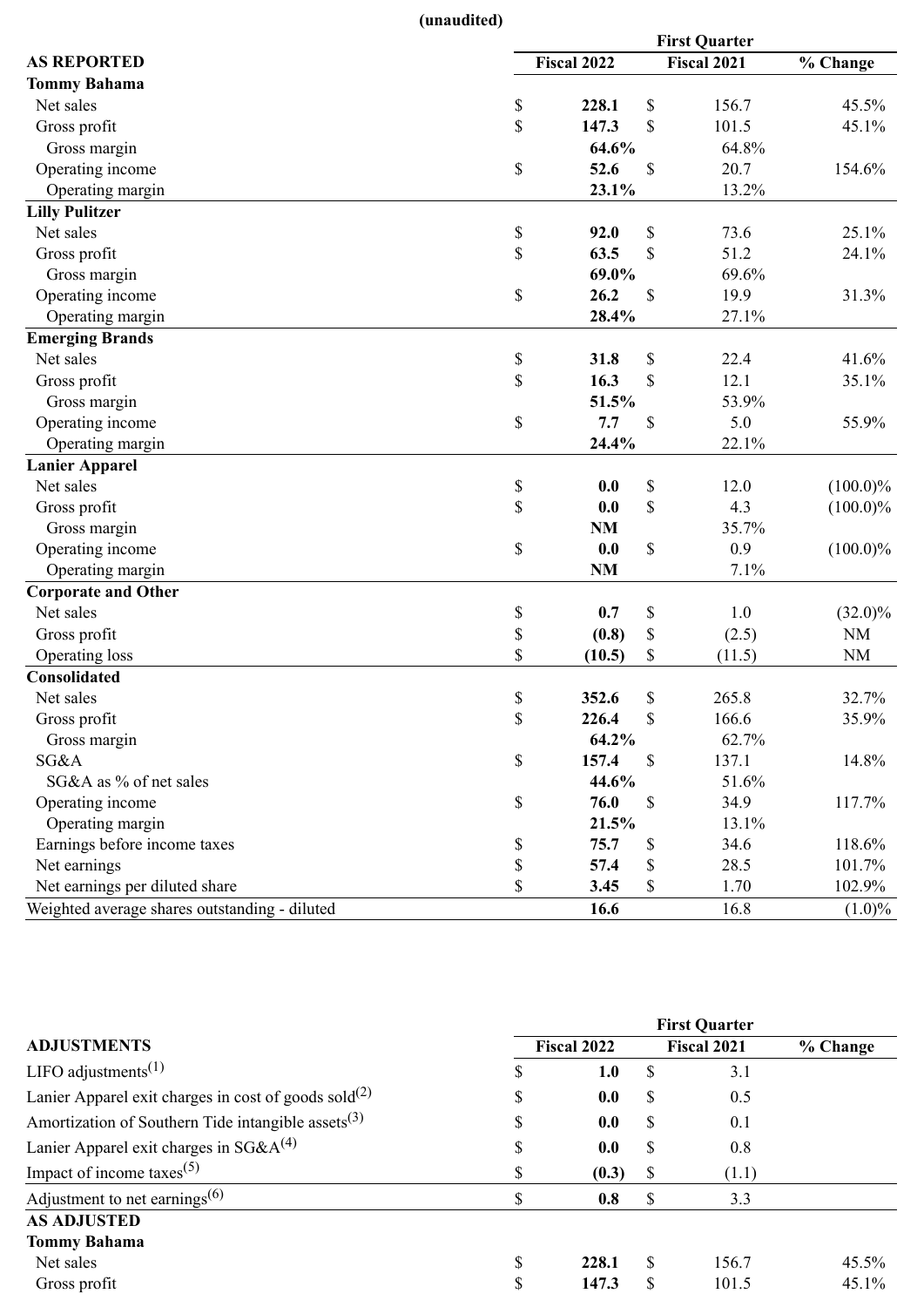| Gross margin                   |             | 64.6%     |              | 64.8% |             |
|--------------------------------|-------------|-----------|--------------|-------|-------------|
| Operating income               | \$          | 52.6      | $\mathbb{S}$ | 20.7  | 154.6%      |
| Operating margin               |             | 23.1%     |              | 13.2% |             |
| <b>Lilly Pulitzer</b>          |             |           |              |       |             |
| Net sales                      | $\mathbb S$ | 92.0      | \$           | 73.6  | 25.1%       |
| Gross profit                   | \$          | 63.5      | \$           | 51.2  | 24.1%       |
| Gross margin                   |             | 69.0%     |              | 69.6% |             |
| Operating income               | \$          | 26.2      | $\mathbb{S}$ | 19.9  | 31.3%       |
| Operating margin               |             | 28.4%     |              | 27.1% |             |
| <b>Emerging Brands</b>         |             |           |              |       |             |
| Net sales                      | $\mathbb S$ | 31.8      | \$           | 22.4  | 41.6%       |
| Gross profit                   | \$          | 16.3      | \$           | 12.1  | 35.1%       |
| Gross margin                   |             | 51.5%     |              | 53.9% |             |
| Operating income               | \$          | 7.7       | \$           | 5.0   | 53.7%       |
| Operating margin               |             | 24.4%     |              | 22.4% |             |
| <b>Lanier Apparel</b>          |             |           |              |       |             |
| Net sales                      | \$          | 0.0       | \$           | 12.0  | $(100.0)\%$ |
| Gross profit                   | \$          | 0.0       | \$           | 4.8   | $(100.0)\%$ |
| Gross margin                   |             | <b>NM</b> |              | 39.5% |             |
| Operating income               | \$          | 0.0       | \$           | 2.1   | $(100.0)\%$ |
| Operating margin               |             | <b>NM</b> |              | 17.7% |             |
| <b>Corporate and Other</b>     |             |           |              |       |             |
| Net sales                      | $\mathbb S$ | 0.7       | \$           | 1.0   | $(32.0)\%$  |
| Gross profit                   | \$          | 0.2       | \$           | 0.5   | $\rm{NM}$   |
| Operating loss                 | \$          | (9.5)     | \$           | (8.5) | $\rm{NM}$   |
| <b>Consolidated</b>            |             |           |              |       |             |
| Net sales                      | $\mathbb S$ | 352.6     | \$           | 265.8 | 32.7%       |
| Gross profit                   | \$          | 227.4     | \$           | 170.1 | 33.7%       |
| Gross margin                   |             | 64.5%     |              | 64.0% |             |
| SG&A                           | \$          | 157.4     | \$           | 136.2 | 15.5%       |
| SG&A as % of net sales         |             | 44.6%     |              | 51.3% |             |
| Operating income               | \$          | 77.0      | \$           | 39.3  | 95.9%       |
| Operating margin               |             | 21.8%     |              | 14.8% |             |
| Earnings before income taxes   | \$          | 76.7      | \$           | 39.1  | 96.5%       |
| Net earnings                   | \$          | 58.2      | \$           | 31.7  | 83.3%       |
| Net earnings per diluted share | \$          | 3.50      | \$           | 1.89  | 85.2%       |

|                                                                    | <b>First Quarter</b><br>Fiscal 2022<br>Actual |     | <b>First Quarter</b><br><b>Fiscal 2022</b><br>Guidance $(7)$ |     | <b>First Quarter</b><br><b>Fiscal 2021</b><br>Actual |
|--------------------------------------------------------------------|-----------------------------------------------|-----|--------------------------------------------------------------|-----|------------------------------------------------------|
| Net earnings per diluted share:                                    |                                               |     |                                                              |     |                                                      |
| <b>GAAP</b> basis                                                  | \$<br>3.45                                    | SS. | $2.65 - 2.85$                                                | -S  | 1.70                                                 |
| LIFO adjustments <sup><math>(8)</math></sup>                       | 0.05                                          |     | 0.00                                                         |     | 0.14                                                 |
| Amortization of recently acquired intangible assets <sup>(9)</sup> | 0.00                                          |     | 0.00                                                         |     | 0.00                                                 |
| Lanier Apparel exit charges <sup><math>(10)</math></sup>           | 0.00                                          |     | 0.00                                                         |     | 0.06                                                 |
| As adjusted $(6)$                                                  | \$<br>3.50                                    |     | $2.65 - 2.85$                                                | \$. | 1.89                                                 |

|                                              |              | <b>Second</b><br>Quarter |   | <b>Second</b><br><b>Quarter</b> |  |
|----------------------------------------------|--------------|--------------------------|---|---------------------------------|--|
|                                              |              | <b>Fiscal 2022</b>       |   | Fiscal 2021                     |  |
|                                              |              | Guidance <sup>(11)</sup> |   | Actual                          |  |
| Net earnings per diluted share:              |              |                          |   |                                 |  |
| GAAP basis                                   | <sup>S</sup> | $3.30 - 3.50$            | S | 3.05                            |  |
| LIFO adjustments <sup><math>(8)</math></sup> |              | 0.00                     |   | 0.19                            |  |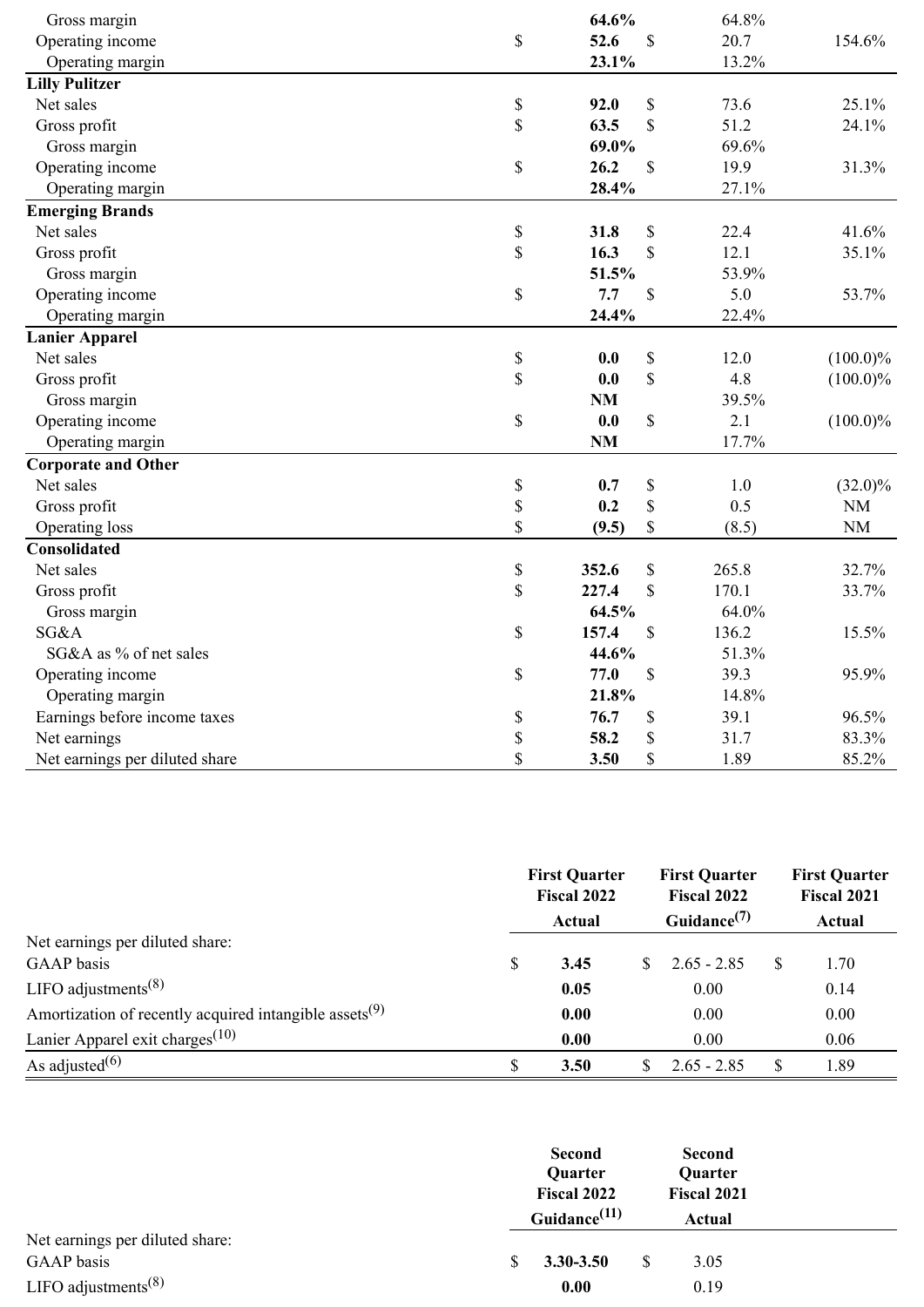| Amortization of recently acquired intangible assets <sup>(9)</sup>            | 0.00                                                        | 0.00                                             |  |
|-------------------------------------------------------------------------------|-------------------------------------------------------------|--------------------------------------------------|--|
| Lanier Apparel exit charges <sup><math>(10)</math></sup>                      | 0.00                                                        | (0.01)                                           |  |
| As adjusted $(6)$                                                             | \$<br>3.30-3.50                                             | \$<br>3.24                                       |  |
|                                                                               | <b>Full Year</b><br>Fiscal 2022<br>Guidance <sup>(11)</sup> | <b>Full Year</b><br>Fiscal 2021<br><b>Actual</b> |  |
| Net earnings per diluted share:                                               |                                                             |                                                  |  |
| GAAP basis                                                                    | \$<br>9.55-9.95                                             | \$<br>7.78                                       |  |
| LIFO adjustments <sup><math>(8)</math></sup>                                  | 0.05                                                        | 0.70                                             |  |
| Amortization of recently acquired intangible assets <sup>(9)</sup>            | 0.00                                                        | 0.01                                             |  |
| Tommy Bahama lease termination charges <sup><math>(12)</math></sup>           | 0.00                                                        | 0.21                                             |  |
| Lanier Apparel exit charges <sup><math>(10)</math></sup>                      | 0.00                                                        | 0.04                                             |  |
| Change in fair value of contingent consideration <sup><math>(13)</math></sup> | 0.00                                                        | 0.05                                             |  |
| Gain on sale of Lanier Apparel distribution center <sup>(14)</sup>            | 0.00                                                        | (0.12)                                           |  |
| Gain on sale of investment in unconsolidated entity <sup>(15)</sup>           | 0.00                                                        | (0.68)                                           |  |
| As adjusted $(6)$                                                             | \$<br>9.60-10.00                                            | \$<br>7.99                                       |  |

## **Restated Operating Group Amounts by Quarter for Fiscal 2021**

*The tables below restate the net sales and operating income for each operating group by quarter to reflect the impact of combining Southern Tide, TBBC and Duck Head in the Emerging Brands Group. Previously Southern Tide was reported as a separate operating group, while TBBC and Duck Head were included in Corporate and Other.*

|                                                                               |       |         | <b>Fiscal 2021</b> |               |              |              |               |                              |               |              |
|-------------------------------------------------------------------------------|-------|---------|--------------------|---------------|--------------|--------------|---------------|------------------------------|---------------|--------------|
|                                                                               | First |         |                    | <b>Second</b> |              | <b>Third</b> |               | Fourth                       |               | Full         |
|                                                                               |       | Quarter |                    | Quarter       |              | Quarter      |               | Quarter                      |               | $Year^{(6)}$ |
| <b>Net sales, GAAP</b>                                                        |       |         |                    |               |              |              |               |                              |               |              |
| Tommy Bahama                                                                  | \$    | 156.7   | \$                 | 208.8         | \$           | 148.5        | $\mathbb{S}$  | 210.3                        | \$            | 724.3        |
| <b>Lilly Pulitzer</b>                                                         |       | 73.6    |                    | 87.3          |              | 72.2         |               | 65.9                         |               | 299.0        |
| <b>Emerging Brands</b>                                                        |       | 22.4    |                    | 22.8          |              | 22.1         |               | 22.7                         |               | 90.1         |
| Lanier Apparel                                                                |       | 12.0    |                    | 8.5           |              | 4.2          |               | 0.1                          |               | 24.9         |
| Corporate and Other                                                           |       | 1.0     |                    | 1.2           |              | 0.8          |               | 0.8                          |               | 3.9          |
| Total $^{(6)}$                                                                | \$    | 265.8   | $\mathbb{S}$       | 328.7         | $\mathbb{S}$ | 247.7        | $\mathbb{S}$  | 299.9                        |               | \$1,142.1    |
| <b>Operating Income, GAAP</b>                                                 |       |         |                    |               |              |              |               |                              |               |              |
| Tommy Bahama                                                                  | \$    | 20.7    | $\mathcal{S}$      | 47.3          | $\mathbf S$  | 5.5          | \$            | 38.2                         | $\mathbb{S}$  | 111.7        |
| <b>Lilly Pulitzer</b>                                                         |       | 19.9    |                    | 25.8          |              | 16.0         |               | 1.9                          |               | 63.6         |
| <b>Emerging Brands</b>                                                        |       | 5.0     |                    | 4.5           |              | 4.1          |               | 3.1                          |               | 16.6         |
| Lanier Apparel                                                                |       | 0.9     |                    | 0.9           |              | 0.3          |               | 2.8                          |               | 4.9          |
| Corporate and Other                                                           |       | (11.5)  |                    | (10.5)        |              | 4.6          |               | (14.0)                       |               | (31.4)       |
| Total $^{(6)}$                                                                | \$    | 34.9    | $\mathcal{S}$      | 68.0          | $\mathbf S$  | 30.6         | <sup>\$</sup> | 32.0                         | $\mathbb{S}$  | 165.5        |
| <b>Adjustments to Operating Income</b>                                        |       |         |                    |               |              |              |               |                              |               |              |
| Tommy Bahama lease termination charges <sup>(16)</sup>                        | \$    |         | $\mathcal{S}$      |               | $\mathbf S$  | 4.9          | $\mathcal{S}$ |                              | $\mathbb{S}$  | 4.9          |
| Amortization of Southern Tide intangible assets <sup>(3)</sup>                |       | 0.1     |                    | 0.1           |              | 0.1          |               | 0.1                          |               | 0.3          |
| Change in fair value of contingent consideration <sup><math>(17)</math></sup> |       |         |                    |               |              | 0.8          |               | 0.4                          |               | 1.2          |
| Lanier Apparel exit charges <sup>(18)</sup>                                   |       | 1.3     |                    | (0.2)         |              | (0.1)        |               | $\qquad \qquad \blacksquare$ |               | 1.0          |
| Gain on sale of Lanier Apparel distribution center <sup>(19)</sup>            |       |         |                    |               |              |              |               | (2.7)                        |               | (2.7)        |
| LIFO adjustments <sup><math>(1)</math></sup>                                  |       | 3.1     |                    | 4.4           |              | 2.2          |               | 6.3                          |               | 15.9         |
| Gain on sale of investment in unconsolidated entity <sup>(20)</sup>           |       |         |                    |               |              | (11.6)       |               |                              |               | (11.6)       |
| Total adjustments <sup><math>(6)</math></sup>                                 | \$    | 4.4     | $\mathcal{S}$      | 4.2           | $\mathbb{S}$ | $(3.8)$ \$   |               | 4.1                          | $\mathcal{S}$ | 8.9          |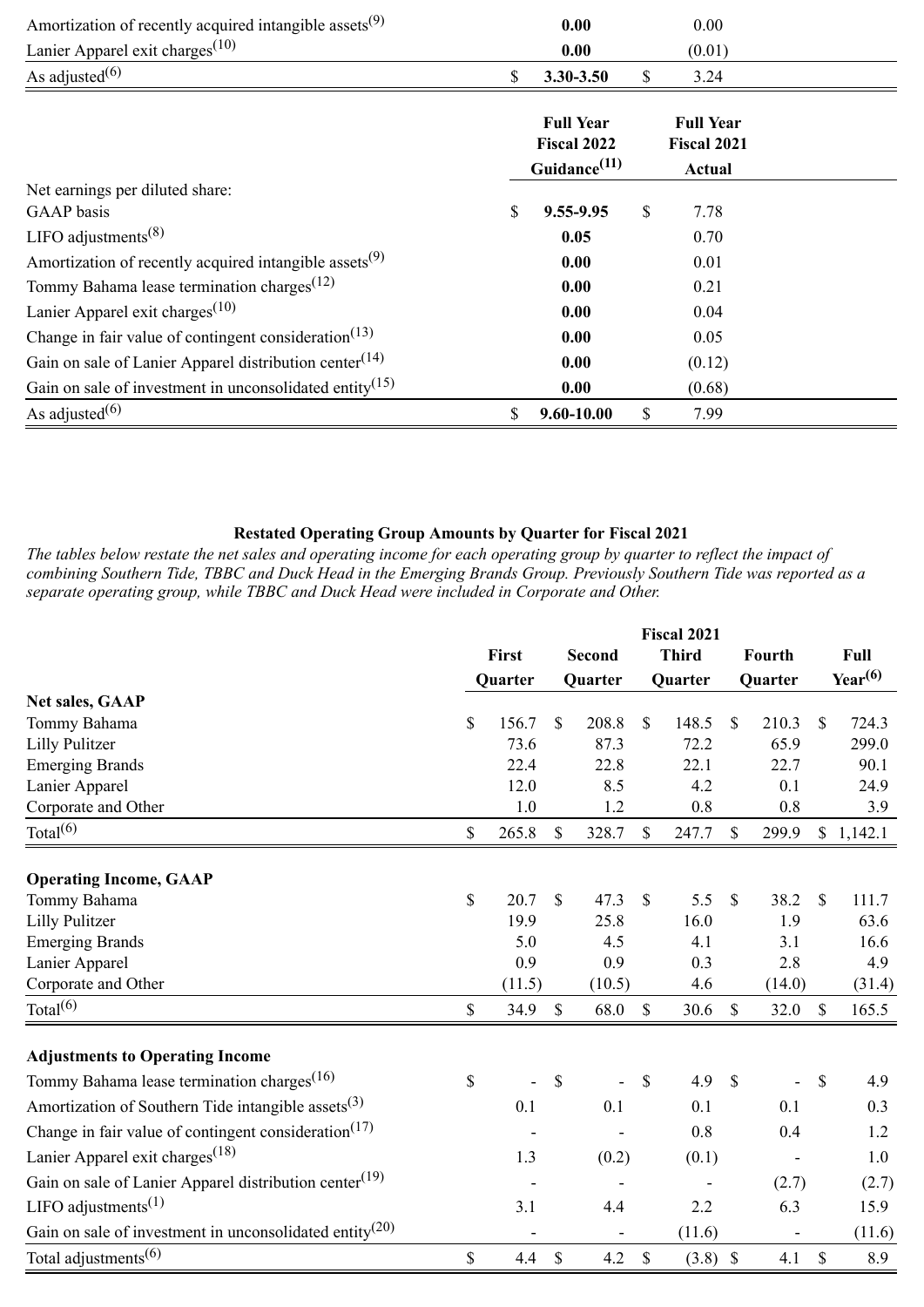| <b>Operating Income, as adjusted</b> |       |       |              |       |        |
|--------------------------------------|-------|-------|--------------|-------|--------|
| Tommy Bahama                         | 20.7  | 47.3  | 10.4<br>- \$ | 38.2  | 116.6  |
| Lilly Pulitzer                       | 19.9  | 25.8  | 16.0         | 1.9   | 63.6   |
| <b>Emerging Brands</b>               | 5.0   | 4.6   | 5.0          | 3.6   | 18.1   |
| Lanier Apparel                       | 2.1   | 0.7   | 0.2          | 0.2   | 3.2    |
| Corporate and Other                  | (8.5) | (6.1) | (4.7)        | (7.8) | (27.1) |
| Total $(6)$                          | 39.3  | 72 Z  | 26.8         | 36.1  | 174.4  |

(1) LIFO adjustments represents the impact of LIFO accounting adjustments. These adjustments are included in cost of goods sold in Corporate and Other.

 $(2)$  Lanier Apparel exit charges in cost of goods sold relate to amounts resulting from the exit of the Lanier Apparel business, which was completed in Fiscal 2021. These amounts in Fiscal 2021 relate to estimates of inventory markdowns and costs related to the Merida, Mexico manufacturing facility, which ceased operations in Fiscal 2020. These amounts are included in cost of goods sold in Lanier Apparel.

(3) Amortization of Southern Tide intangible assets represents the amortization related to intangible assets acquired as part of the Southern Tide acquisition. These charges are included in SG&A in Emerging Brands.

 $^{(4)}$  Lanier Apparel exit charges in SG&A relate to amounts resulting from the exit of the Lanier Apparel business, which was completed in Fiscal 2021. These charges in Fiscal 2021 primarily consist of employee charges for retention and severance and termination charges related to certain license agreements. These charges are included in SG&A in Lanier Apparel.

 $(5)$  Impact of income taxes represents the estimated tax impact of the above adjustments based on the estimated applicable tax rate on current year earnings in the respective jurisdiction.

(6) Amounts in columns may not add due to rounding.

(7) Guidance as issued on March 23, 2022.

(8) LIFO adjustments represents the impact, net of income taxes, on net earnings per share resulting from LIFO accounting adjustments. No estimate for LIFO accounting adjustments is reflected in the guidance for any future periods.

(9) Amortization of recently acquired intangible assets represents the impact, net of income taxes, on net earnings per share resulting from the amortization of intangible assets acquired as part of the Southern Tide acquisition.

 $(10)$  Lanier Apparel exit charges represents the impact, net of income taxes, on net earnings per share resulting from the exit of the Lanier Apparel business, which was completed in Fiscal 2021. These charges in Fiscal 2021 include amounts related to estimates of inventory markdowns, costs related to the Merida, Mexico manufacturing facility, employee charges and termination charges related to certain license agreements.

 $(11)$  Guidance as issued on June 8, 2022.

 $(12)$  Tommy Bahama lease termination charges represents the impact, net of income taxes, on net earnings per share of the charges associated with the termination of the Tommy Bahama New York office and showroom lease in Fiscal 2021.

 $(13)$  Change in fair value of contingent consideration represents the impact, net of income taxes, on net earnings per share relating to the change in the fair value of contingent consideration related to the TBBC acquisition.

(14) Gain on sale of Lanier Apparel distribution center represents the impact, net of income taxes, on net earnings per share resulting from the sale of the Lanier Apparel Toccoa, Georgia distribution center in Fiscal 2021.

(15) Gain on sale of investment in unconsolidated entity represents the impact, net of income taxes, on net earnings per share relating to the gain recognized on the sale of the ownership interest in an unconsolidated entity in Fiscal 2021. Due to the utilization of benefits associated with certain capital losses to substantially offset the gain there was no significant income tax expense associated with this gain.

(16) Tommy Bahama lease termination charges represents charges associated with the termination of the Tommy Bahama New York office and showroom lease in Fiscal 2021. These charges are included in SG&A in Tommy Bahama.

 $(17)$  Change in fair value of contingent consideration represents the impact related to the change in the fair value of contingent consideration related to the TBBC acquisition. These charges are included in SG&A in Emerging Brands.

 $(18)$  Lanier Apparel exit charges represents the impact resulting from the exit of the Lanier Apparel business, which was completed in Fiscal 2021. These charges in Fiscal 2021 include amounts related to estimates of inventory markdowns, costs related to the Merida, Mexico manufacturing facility, employee charges and termination charges related to certain license agreements.

(19) Gain on sale of Lanier Apparel distribution center represents the gain recognized on the sale of the Lanier Apparel Toccoa, Georgia distribution center in Fiscal 2021. This gain is included in royalties and other income in Lanier Apparel.

 $(20)$  Gain on sale of investment in unconsolidated entity represents the gain recognized on the sale of the ownership interest in an unconsolidated entity in Fiscal 2021. This gain is included in royalties and other income in Corporate and Other.